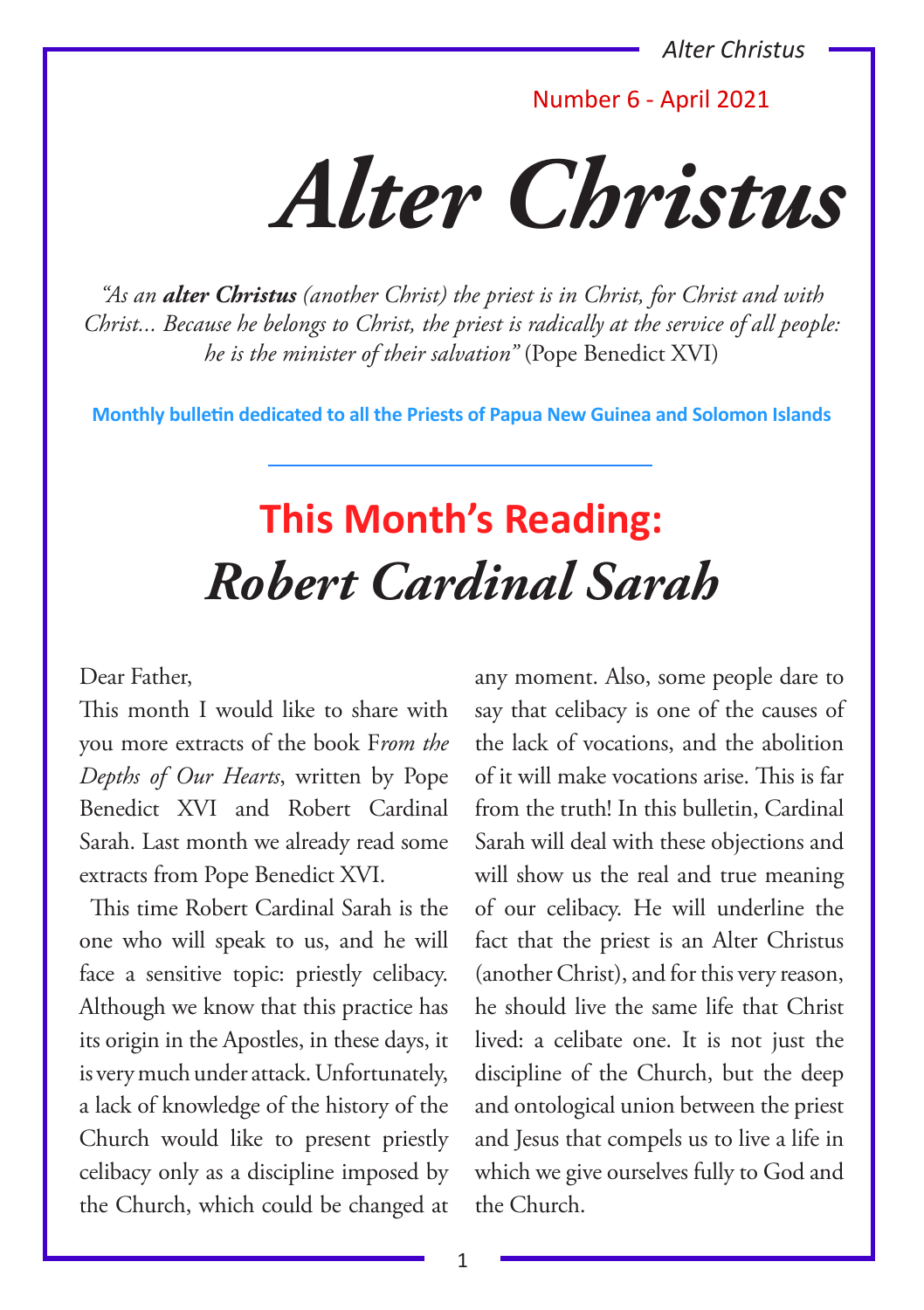Cardinal Sarah knows very well that if we see priestly celibacy only as a discipline imposed by the Church, it can become a burden too heavy to carry. However, once we discover the beauty of conforming our life to that of Christ, celibacy becomes a treasure and a precious gift for us and the entire Church. Cardinal Sarah says: "We

want to make present through celibacy what the world does not want to see: God alone suffices. He alone can save us and make us fully happy."

God bless you!

Fr. Tomás Ravaioli, IVE *LCI Director*

#### **Author: Robert Cardinal Sarah**

Cardinal Robert Sarah, Prefect of the Congregation of Divine Worship and the Discipline of the Sacraments, Archbishop emeritus of Conakry (Guinea), was born on 15 June 1945 in Ourous, Guinea. After middle school, he was obliged to leave home in order to continue his studies at the minor seminary in Bingerville, Ivory Coast. Following Guinea's independence in 1958, he returned home and completed his studies. He was ordained priest on 20 July 1969.

After his ordination, he earned a licentiate in theology at the Pontifical Gregorian University in Rome and a licentiate in Scripture at the "Studium Biblicum Franciscanum" in Jerusalem.

On 13 August 1979, he was appointed Archbishop of Conakry at the age of 34, making him



the youngest bishop in the world and called "the baby bishop" by John Paul II. He was consecrated on 8 December 1979.

On 1 October 2001, he was appointed secretary of the Congregation for the Evangelization of Peoples.

On 7 October 2010, Pope Benedict XVI appointed him president of the Pontifical Council "Cor Unum".

On 23 November 2014 he was nominated Prefect of the Congregation of Divine Worship and the Discipline of the Sacraments.

Created and proclaimed Cardinal by Benedict XVI in the consistory of 20 November 2010..

Member of: Congregation for the Evangelization of Peoples; Congregation for the Causes of Saints; and the Pontifical Committee for the International Eucharistic Congresses.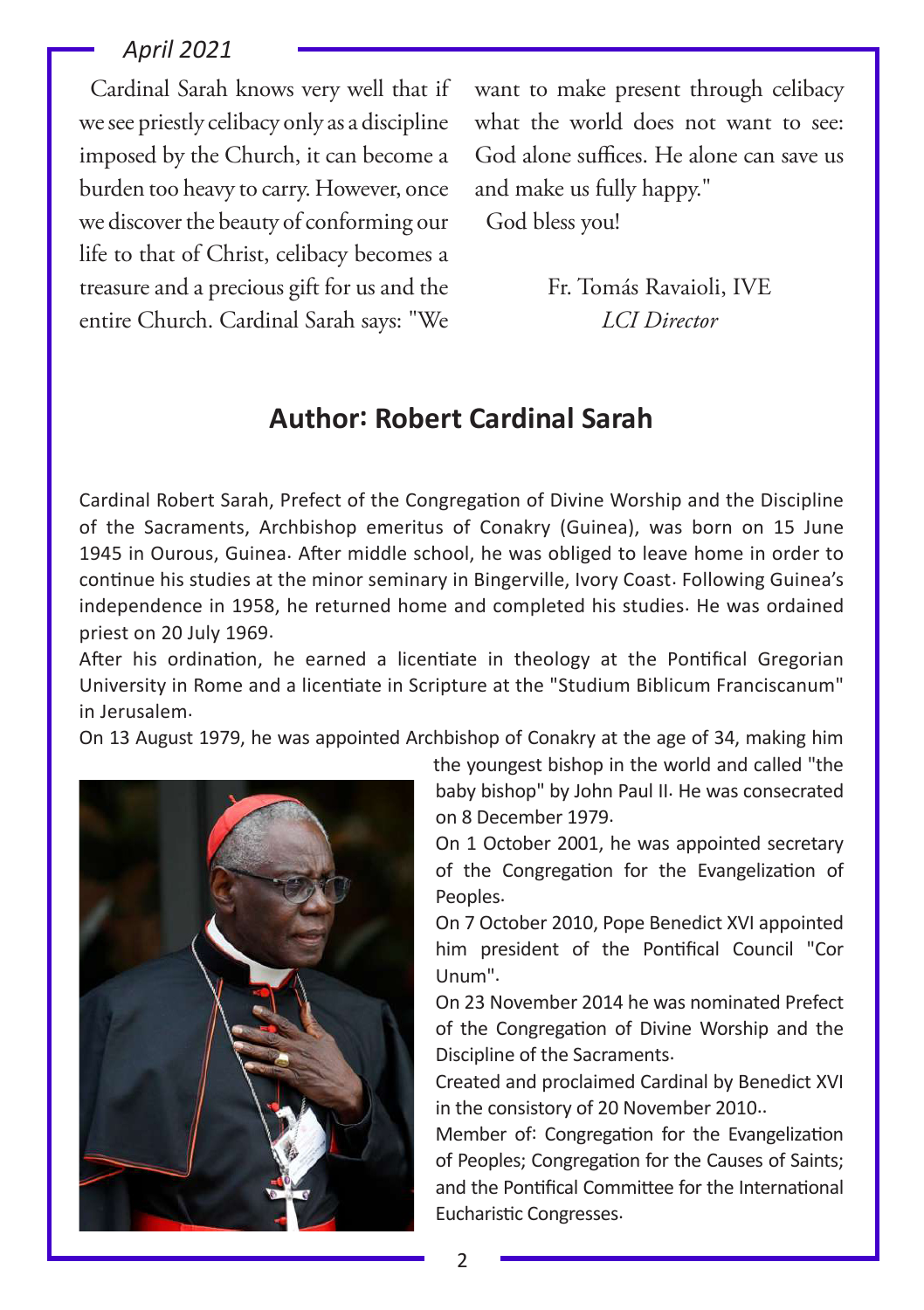# **From the Book** *From the Depths of Our Hearts*

*By Robert Cardinal Sarah*

## **Loving to the End**

### **An Ecclesiological and Pastoral Look at Priestly Celibacy**

How can we approach this subject without trembling? It is important to take our time and to open our souls to the breath of the Holy Spirit. The priesthood, to repeat the words of the Curé of Ars, is the love of the heart of Jesus. We must not make of it a subject of polemics, of ideological battle, or of political maneuvering. Nor can we reduce it to a question of discipline or of pastoral organization.

In these recent months, we have seen so much haste, so much excitement around the Synod on Amazonia. My bishop's heart is worried. I have met with many priests who are disoriented, disturbed, and wounded in the very depths of their spiritual life by the violent challenges to the Church's doctrine. I want to say to them again today: Be not afraid! As Benedict XVI recalled: "The priest is a gift of the Heart of Christ: a gift for the Church and for the world. From the Heart of the Son of God, brimming with love, flow all the

goods of the Church. From it originates, in particular, the vocation of those men who, won over by the Lord Jesus, leave all things to devote themselves without reserve to the service of the Christian people, after the example of the Good Shepherd."

Dear brother priests, I want to tell you the unvarnished truth. You seem lost, discouraged, overcome by suffering. A terrible sense of abandonment and loneliness grips your heart. In a world undermined by unbelief and indifference, an apostle inevitably suffers: a priest on fire with faith and apostolic love quickly realizes that the world in which he lives is, so to speak, upside down. Nevertheless, the mystery that dwells in you can give you the strength to live in the midst of the world. And every time the servant of "the one thing necessary" strives to put God at the heart of his life, it brings a bit of light into the darkness.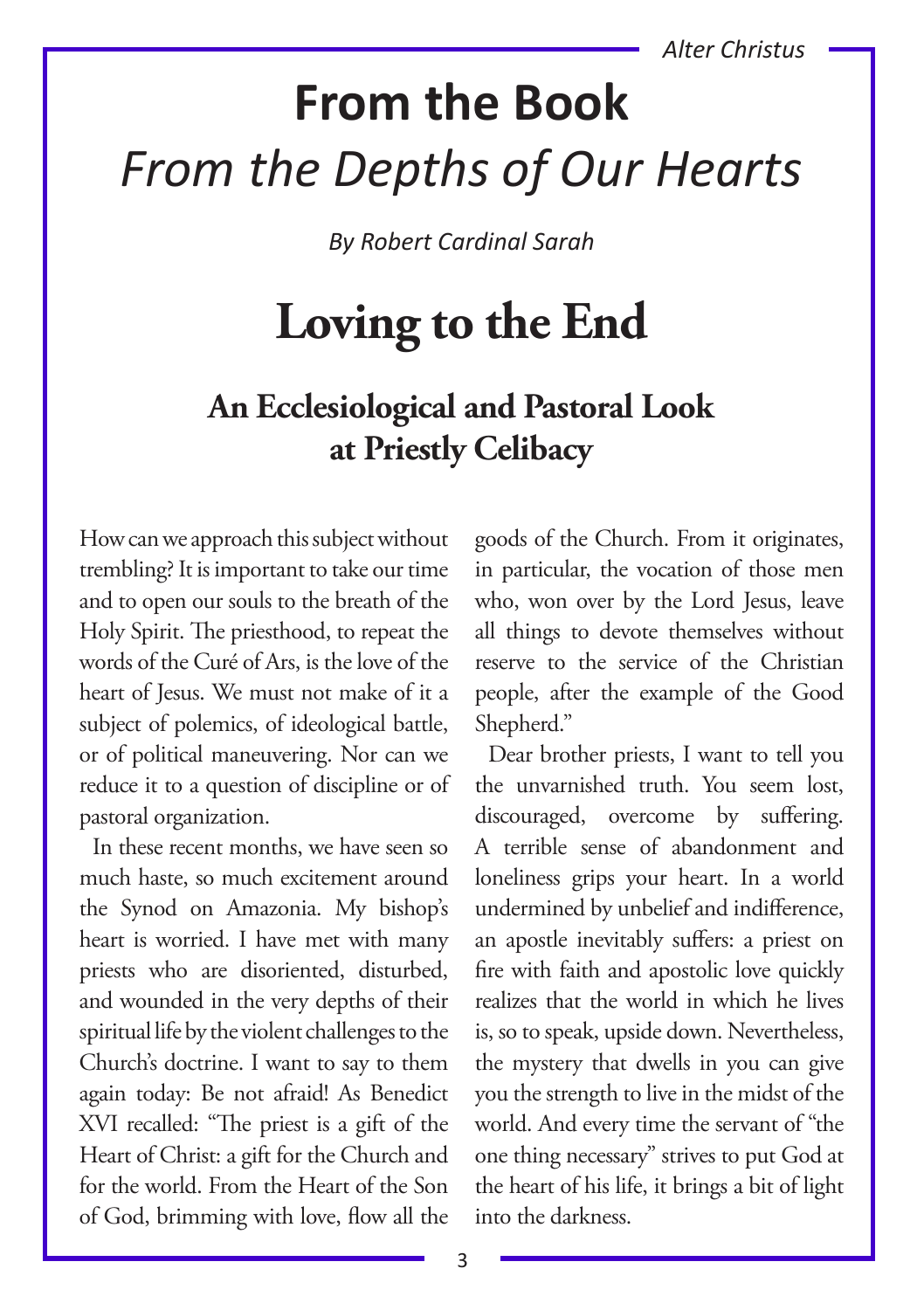#### **The priesthood: An Ontological Entrance Into the "yes" of Christ the Priest**

If we reduce priestly celibacy to a question of discipline, of adaptation to customs and cultures, we isolate the priesthood from its foundation. In this sense, priestly celibacy is necessary for a correct understanding of the priesthood. "Part of the priesthood, moreover, is truly making oneself available to the Lord in the fullness of one's being and, consequently, finding oneself totally available to men and women. I think celibacy is a fundamental expression of this totality", Benedict XVI boldly declared to the clergy.

#### *The Pastoral and Missionary Urgency of Priestly Celibacy*

As a bishop, I fear that the plan to ordain married men as priests might generate a pastoral catastrophe. It would be a catastrophe for the faithful to whom they would be sent. It would be a catastrophe for the priests themselves.

How could a Christian community understand the priest if it is not obvious that he is "removed from the common sphere" and "delivered over to God"? How could Christians understand that the priest gives himself to them if he is not entirely given over to the Father? If he does not enter into Jesus' kenosis, annihilation, impoverishment? "*Though he was in the form of God, [Jesus] did not count equality*  *with God a thing to be grasped, but emptied himself, taking the form of a servant*" (Phil 2:6-7). He emptied himself of what he was in an act of freedom and love. Christ's abasement even to the Cross is not simply obedient, humble conduct. It is an act of self abandonment through love in which the Son delivers himself entirely to the Father and to humanity: this is the foundation of Christ's priesthood. How, then, could a priest keep, preserve, and claim a right to a matrimonial bond? How could he refuse to make himself a slave with Jesus the priest? This total delivering of himself in Christ is the condition for a total gift of self to everyone. He who has not given himself totally to God is not given perfectly to his brethren.

What view of the priest will some isolated, poorly evangelized populations have? Is the intention to prevent them from discovering the fullness of the Christian priesthood? In early 1976, when I was a young priest, I traveled to certain remote villages in Guinea. Some of them had not had a visit from a priest for almost ten years, because the European missionaries had been expelled in 1967 by Sékou Touré. Nevertheless, the Christians continued to teach the catechism to the children and to recite their daily prayers and the Rosary. They showed a great devotion to the Virgin Mary and gathered every Sunday to listen to the Word of God.

I had the grace of meeting these men and women who kept the faith without any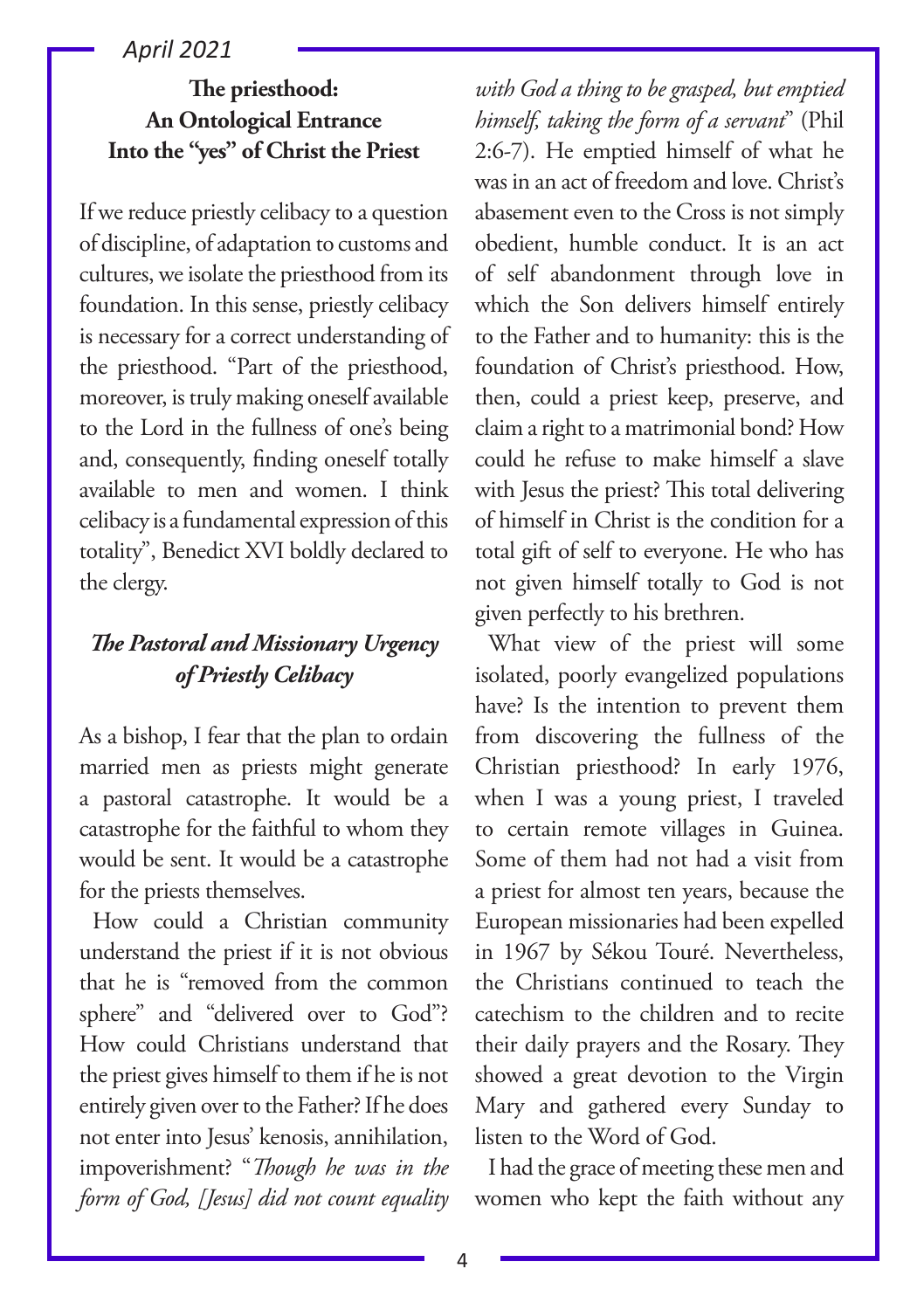sacramental support, for lack of priests. They were nourished by the Word of God and kept their faith alive through daily prayer. I will never be able to forget their unimaginable joy when I celebrated Mass, which they had not experienced for such a long time. Allow me to state forcefully and with certainty: I think that if they had ordained married men in each village, the Eucharistic hunger of the faithful would have been extinguished. The people would have been cut off from that joy of receiving another Christ in the priest. For, with the instinct of faith, poor people know that a priest who has renounced marriage gives them the gift of all his spousal love.

How many times, while walking for long hours between the villages, with a briefcasealtar on my head, under the blazing sun, I myself experienced the joy of self-giving for the Church-Bride. While traveling

through swamps in a makeshift canoe, in the middle of lagoons, or while crossing dangerous torrents where we were afraid of being engulfed, I felt quite palpably the joy of being entirelydedicated to God and available, given over to his people.

How I would love it if all my confreres could someday experience the welcome of a priest in an African village that recognizes Christ the Bridegroom in him: what an explosion of joy! What festivity! The songs, the dances, the effusiveness, and the meals express the gratitude of the people for this gift of self in Christ.

The ordination of married men would deprive the young Churches that are being evangelized of this experience of the presence and of the visit of Christ, delivered and given in the person of the celibate priest. The pastoral tragedy would be immense. It

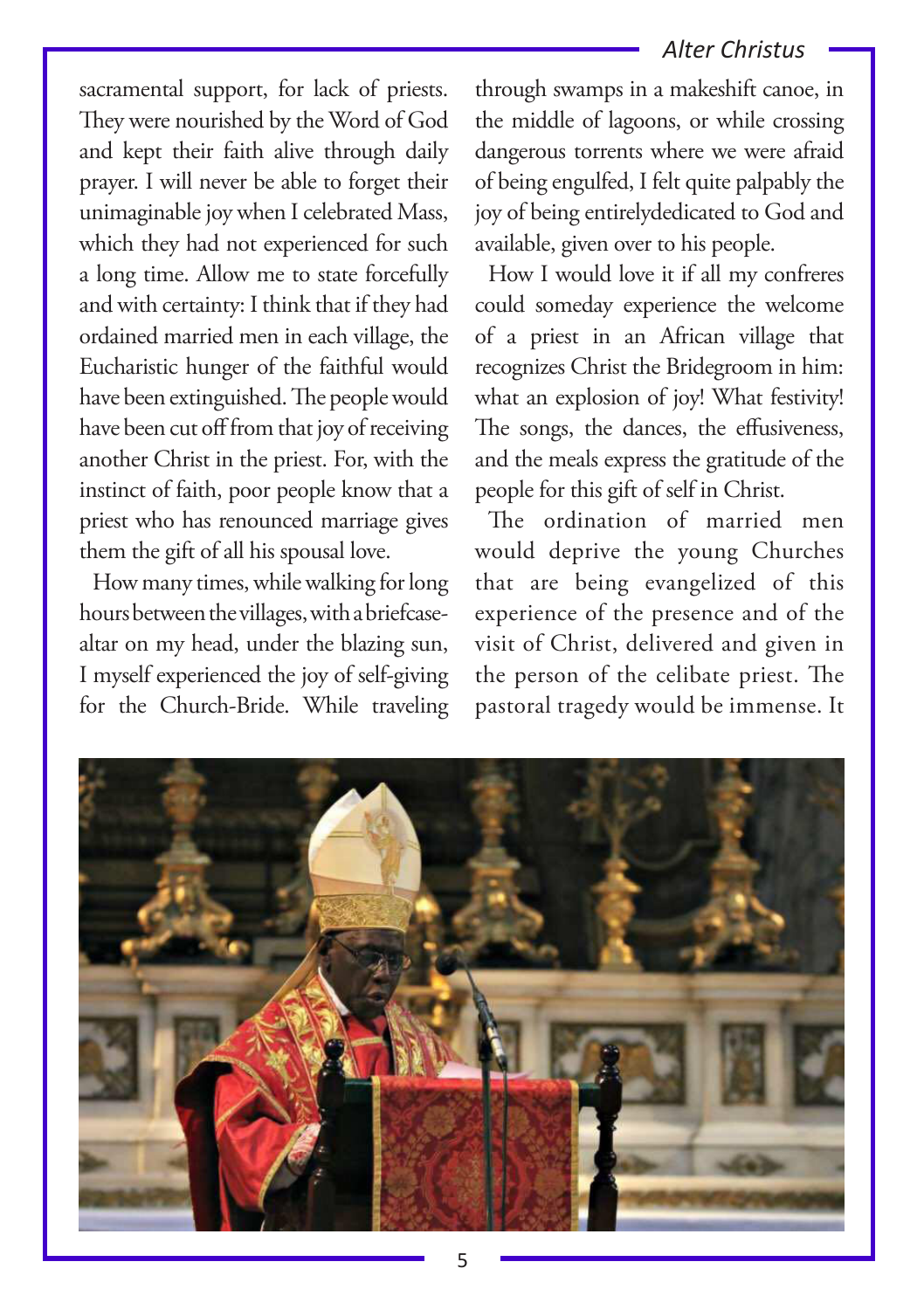would lead to an impoverishment of evangelization.

I am convinced that if a large number of Western priests or bishops are willing to relativize the greatness and the importance of celibacy, it is because they have never had the concrete experience of the gratitude of a Christian community. I am not speaking simply in human terms. I think that in

this gratitude there is an experience of faith. Poor and simple people are able to discern with the eyes of faith the presence of Christ the Bridegroom of the Church in the celibate priest. This spiritual experience is fundamental in the life of a priest. It cures him forever of all forms of clericalism. Having experienced it in the flesh, I know

The total delivering of himself in Christ is the condition for a total gift of self to everyone. He who has not given himself totally to God is not given perfectly to his brethren

them. Who could impose a burden on others without loving its deep meaning? Would that not be pharisaical?

Nevertheless, I am certain that there is an error of perspective here. Although it is sometimes a trial, priestly celibacy, correctly understood, is liberating. It allows the priest to become established quite consistently in his identity as spouse

> of the Church. A plan that consisted of depriving communities and priests of this joy would not be a work of mercy. As a son of Africa, I cannot in conscience support the idea that people who are being evangelized should be deprived of this encounter with a priesthood that is fully lived out. The peoples of Amazonia have the

that Christians see in me Christ who is delivered for them, and not my limited person with its qualities and its many defects.

Without this concrete experience, celibacy becomes a burden too heavy to carry. I get the impression that for some bishops from the West or even from South America, celibacy has become a heavy load. They remain faithful to it but no longer feel that they have the courage to impose it on future priests and on Christian communities because they themselves suffer from it. I understand

right to a full experience of Christ the Bridegroom. We cannot offer them "secondclass" priests.

On the contrary, the younger a Church is, the more she needs an encounter with the radical character of the Gospel. When Saint Paul exhorts the young Christian communities of Ephesus, Philippi, and Colossae, he does not confront them with an unattainable ideal but, rather, teaches them all the demands of the Gospel: "*As therefore you received Christ Jesus the Lord, so live in him, rooted and built up in him and established in the faith, just as you*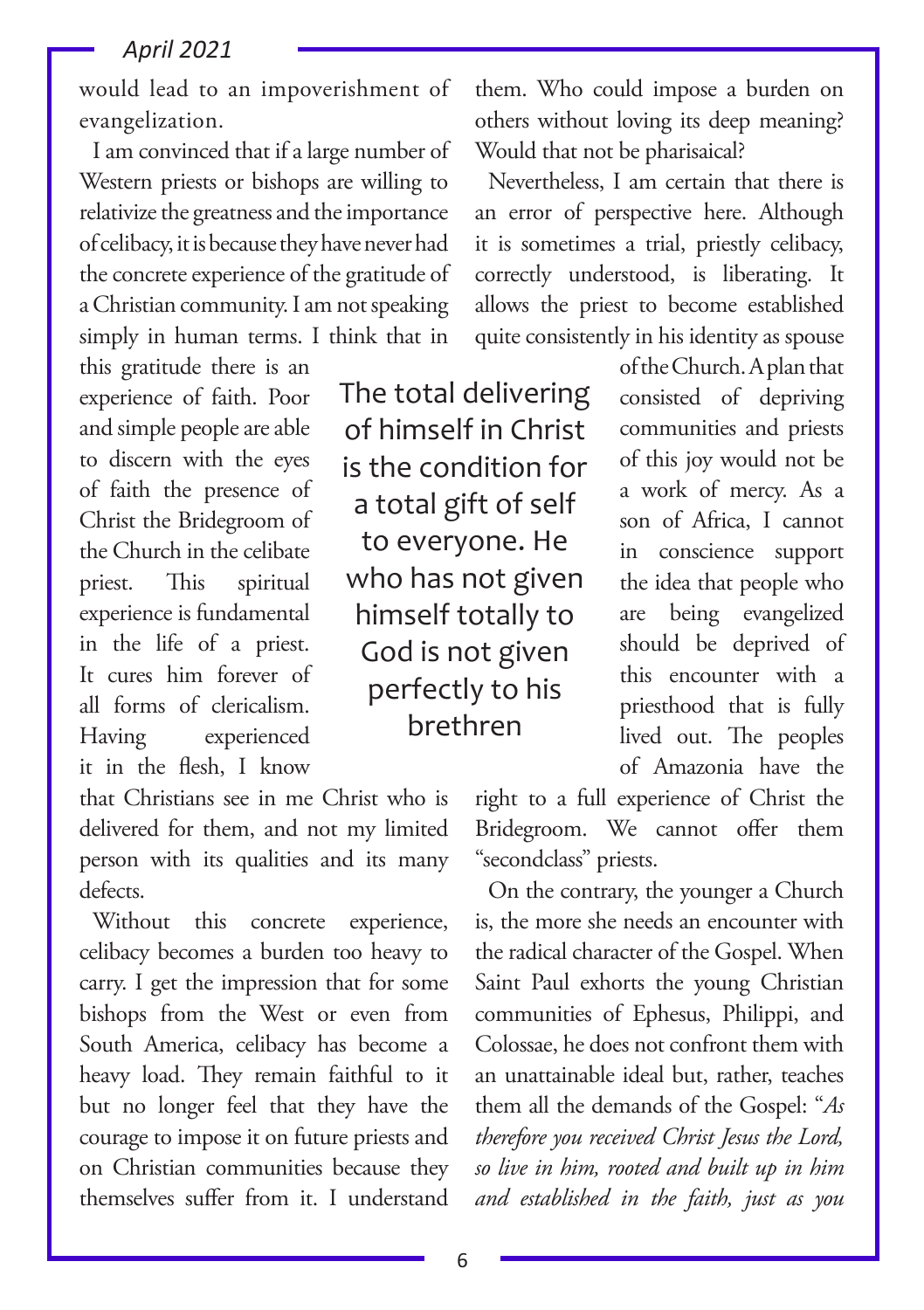*were taught, abounding in thanksgiving. See to it that no one makes a prey of you by philosophy and empty deceit, according to human tradition, according to the elemental spirits of the universe, and not according to* 

*Christ*" (Col 2:6-8). In this teaching there is neither rigidity nor intolerance. The Word of God demands a radical conversion. It is incompatible with compromises and ambiguities. It is "*living and active, sharper than any two-edged sword*" (Heb 4:12). Following Paul's

The priesthood is a gift that is received as the Incarnation of the Word is received. It is neither a right nor an obligation

example, we must preach with clarity and gentleness, without polemical harshness or half-hearted timidity.

Allow me to refer once again to my personal experience. In my childhood, I lived in a world that had barely emerged from paganism. My parents did not know Christianity until they were adults. My father was baptized two years after my birth. My grandmother received Baptism at the moment of her death. Therefore, I was well acquainted with animism and the traditional religion. I know the difficulty of evangelization, the painful uprooting and the heroic changes that neophytes must confront with regard to pagan customs, ways of life, and traditions. I imagine what the evangelization of my village would have been like if a married man had been ordained a priest there. The thought of it wrenches my heart. What

sadness! I certainly would not be a priest today, because the radical character of the missionaries' life is what attracted me.

How dare we deprive peoples of the joy of such an encounter with Christ? I consider

> that a contemptuous attitude. Some have exploited and hardened the opposition between "pastoral care by visit" and "pastoral care of presence". The visit to a community by a missionary priest who has come from a distant land expresses the solicitude of the Universal Church. It is

the image of the Word visiting humanity. The ordination of a married man in the midst of the community would express the opposite movement: as if each community were bound to find the means of salvation within itself.

When the great missionary Saint Paul tells us about his visits to the communities in Asia Minor that he himself founded, he gives us the example of an apostle visiting the Christian communities in order to strengthen them.

God's mercy becomes incarnate in Christ's visit. We receive it with gratitude. For us it is an opening onto the whole ecclesial family. I fear that the ordination of married men who are responsible for a community might close that community in on itself and cut it off from the universality of the Church. How could anyone ask a married man to change his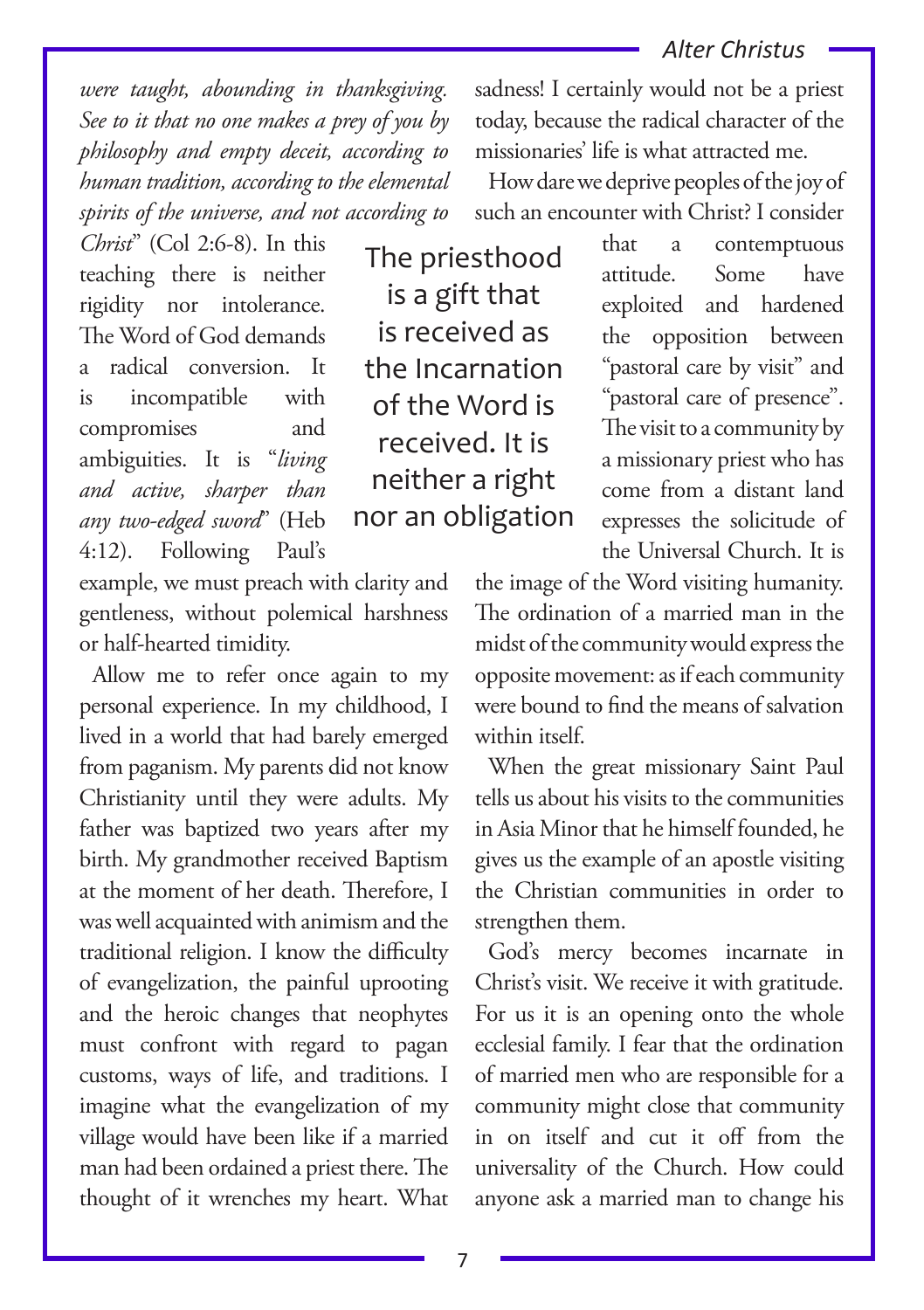community, while taking his wife and children along with him? How could he experience the freedom of a servant who is ready to give himself to everyone?

The priesthood is a gift that is received

who have "no voice". Let us not deprive them of the fullness of the priesthood. Let us not deprive them of the true meaning of the Eucharist. We cannot "tamper with [trafiquer] the Catholic doctrine of the

as the Incarnation of the Word is received. It is neither a right nor an obligation. A community that was formed according to the idea of a "right to the Eucharist" would no longer be a disciple of Christ. As its name indicates, the Eucharist is thanksgiving, a gratuitous gift, a merciful present. The Eucharistic presence is received with wonder and joy as an unmerited gift. Any

believer who claims it as his due shows that he is incapable of understanding it.

I am persuaded that the Christian communities of Amazonia themselves do not think along the lines of Eucharistic demands. I think, rather, that these topics are obsessions that stem from theological milieus at universities. We are dealing with ideologies developed by a few theologians, or rather sorcerer's apprentices, who wish to utilize the distress of poor peoples as an experimental laboratory for their clever plans. I cannot resolve to be silent and let them do so. I want to take up the defense of the poor, the little ones, these people

Priestly celibacy is a powerful driving force of evangelization. It makes the missionary credible. More radically, it makes him free, ready to go anywhere and to risk everything because he is no longer detained by any place

priesthood and celibacy in order to tailormake a response to the felt or alleged needs of some extreme pastoral situations", Marc Cardinal Ouellet recently remarked. "Above all, I think that the Latin Church does not know her own tradition of celibacy, which goes back to apostolic times and was the secret and the driving force of her strong missionary expansion." The

point we are talking about is of capital importance. Priestly celibacy is a powerful driving force of evangelization. It makes the missionary credible. More radically, it makes him free, ready to go anywhere and to risk everything because he is no longer detained by any place.

#### *In Light of Church Tradition*

Some will think that my reflection is mistaken. Some will tell me that priestly celibacy is only a discipline that was imposed at a late date by the Latin Church on her clerics.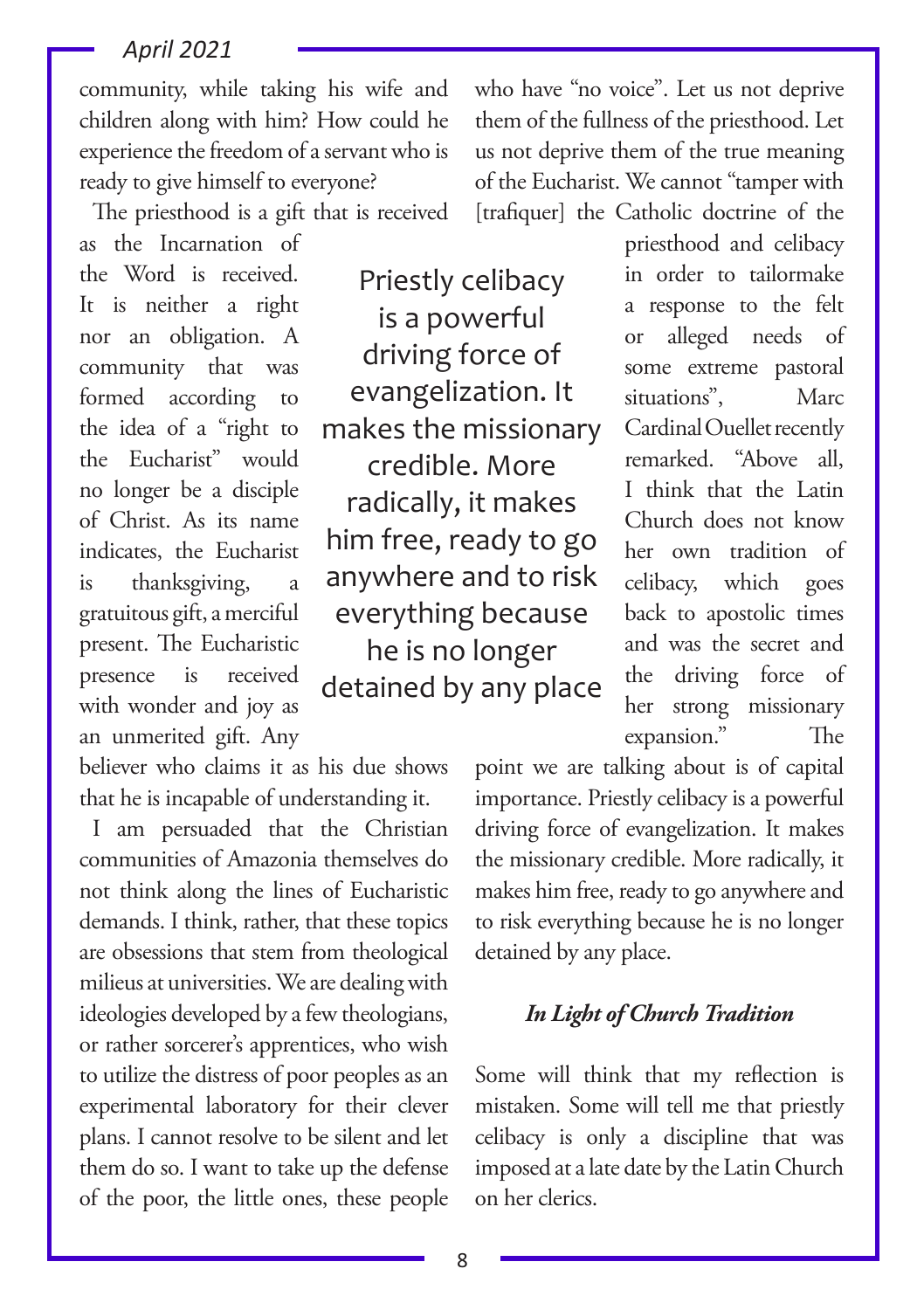I have read such statements, which are repeated in many newspapers. Historical honesty obliges me to declare that they are false. Serious historians know that from the fourth century on, the councils recall the necessity of continence for priests. We must be precise. Many married men were ordained priests during the first millennium. But from the day of their ordination on, they were obliged to abstain from sexual relations with their wives. This point is regularly recalled by the councils, which rely on a tradition received from the apostles. Is it conceivable that the Church could have brutally introduced this discipline of clerical continence without causing a general outcry among those on whom it would be imposed? Now historians emphasize the absence of protests when the Council of Elvira, at the very beginning of the fourth century, decided to exclude from the clerical state those bishops, priests, and deacons who were suspected of engaging in sexual relations with their wives. The fact that such a demanding decision aroused no opposition proves that the law of clerical continence was not something new. The Church had just emerged from the period of persecutions. One of her first concerns was to recall a rule that may occasionally have been bent in the turmoil of the age of martyrs but was already well established.

Some commentators show terrible intellectual dishonesty. They tell us: there were married priests. That is true. But

they were obliged to practice complete continence. Do we want to go back to that state of affairs? The esteem in which we hold the sacrament of Matrimony and the better understanding that we have of it since the council forbid it.

The priesthood is a response to a personal vocation. It is the fruit of an intimate call from God, the archetype of which is God's call to Samuel (1 Sam 3). A man does not become a priest because it is necessary to fill a need of the community and someone has to occupy the "position". Priesthood is a state of life. It is the fruit of an intimate dialogue between God who calls and the soul that responds: "*Behold, I have come to do your will*" (Heb 10:7). Nothing can interfere with this heart-toheart conversation. Only the Church can authenticate the response to it. I wonder: What will happen to the wife of a man who has been ordained a priest? What place will there be for her? Is there a vocation to be the wife of a priest? The priesthood, as we have seen, presupposes handing over one's whole life, delivering oneself up as Christ did. It presupposes an absolute gift of self to God and a total gift of self to the brethren. What place can be reserved, then, for the conjugal bond? Vatican Council II brought out the dignity of the sacrament of Matrimony as the proper path to sanctity through conjugal life. This state of life presupposes, however, that the spouses place the bond that unites them above all else. To ordain a married man a priest would amount to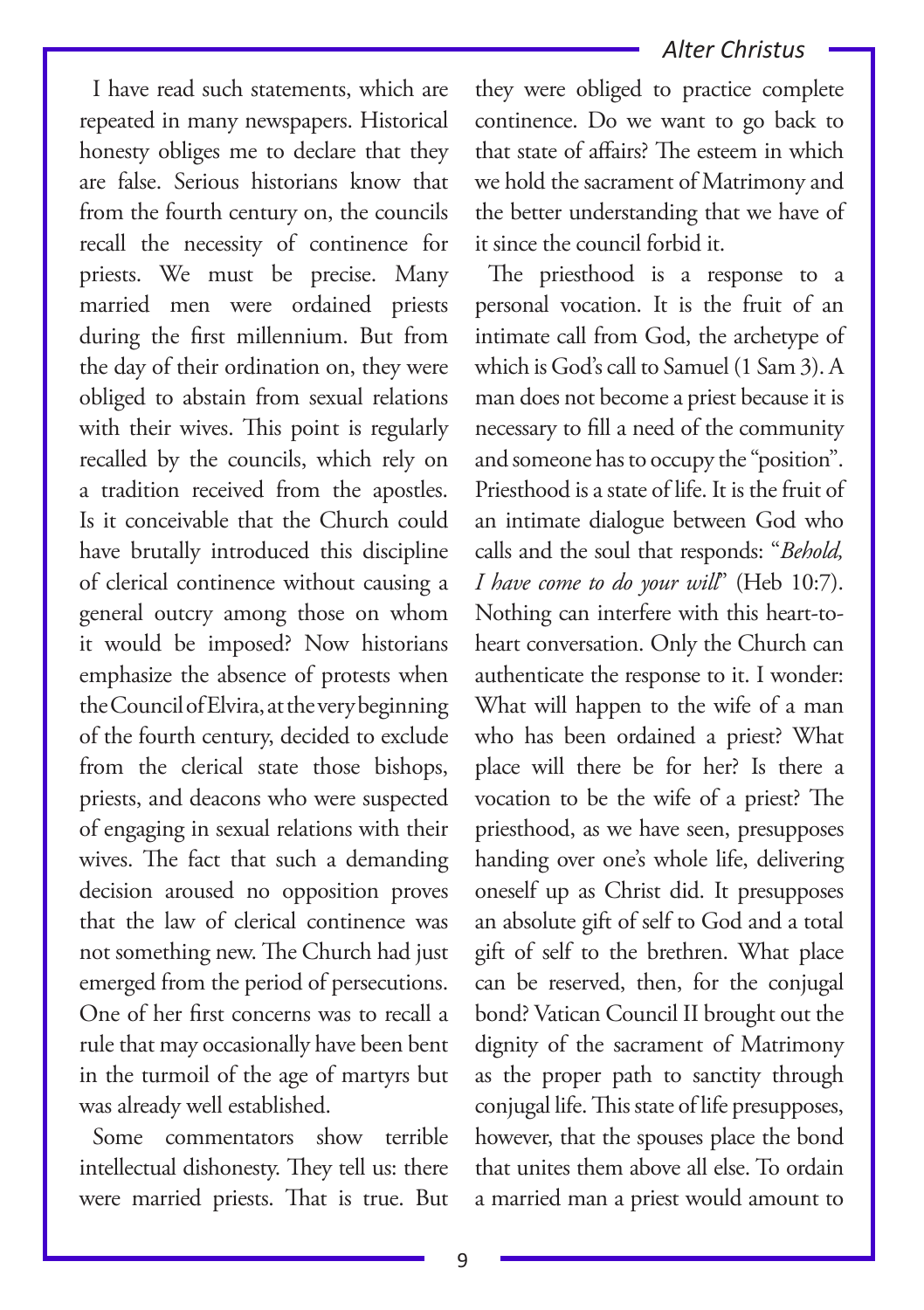diminishing the dignity of marriage and reducing the priesthood to a job.

What is to be said about the freedom to which the couple's children can legitimately aspire? Must they, too, embrace their father's vocation? How can anyone impose on them a way of life that they did not choose? They have the right to enjoy all the resources necessary for their flourishing. Will married priests have to be paid accordingly as a consequence?

One could argue that the Christian East has always been familiar with this situation and that it poses no problem. That is false. At a late date, the Christian East allowed married men who had become priests to have sexual relations with their spouses. This discipline was introduced at the Council in Trullo in 691. The novelty appeared as a result of an error in transcribing the canons of the council that had been held in 390 in Carthage. The major innovation of this seventh-century council, moreover, is not the disappearance of priestly continence but the limitation of it to the periods preceding the celebration of the Holy Mysteries. The ontological bond between priestly ministry and continence is still established and perceived. Does anyone want to go back to that practice? We must listen to the testimonies coming from the Eastern Catholic Churches. Several members of these Churches have clearly emphasized that the priestly state came

into tension with the married state. Over the past centuries, it has been possible for the situation to persist thanks to the existence of "families of priests" in which the children were educated to "take part" in the vocation of the father of the family and in which the daughters often married a future priest. A better appreciation of the dignity and of the freedom of each person makes this *modus operandi* impossible now. The Eastern married clergy is in crisis. Divorce by priests has become a cause of ecumenical tension among the Orthodox Patriarchates.

In the separated Eastern Churches, only the preponderant presence of monks makes association with a married clergy acceptable to the people of God. There are many Orthodox Christians who would never go to confession to a married priest. The sensus fidei causes the faithful to discern a form of incompleteness in the clergy who do not live out consecrated celibacy.

Why does the Catholic Church allow the presence of a married clergy in some Eastern Churches in union with Rome? In light of the statements of the recent Magisterium on the ontological bond between priesthood and celibacy, I think that the purpose of this acceptance is to foster a gradual development toward the practice of celibacy, which would take place, not by a disciplinarian path, but rather for properly spiritual and pastoral reasons.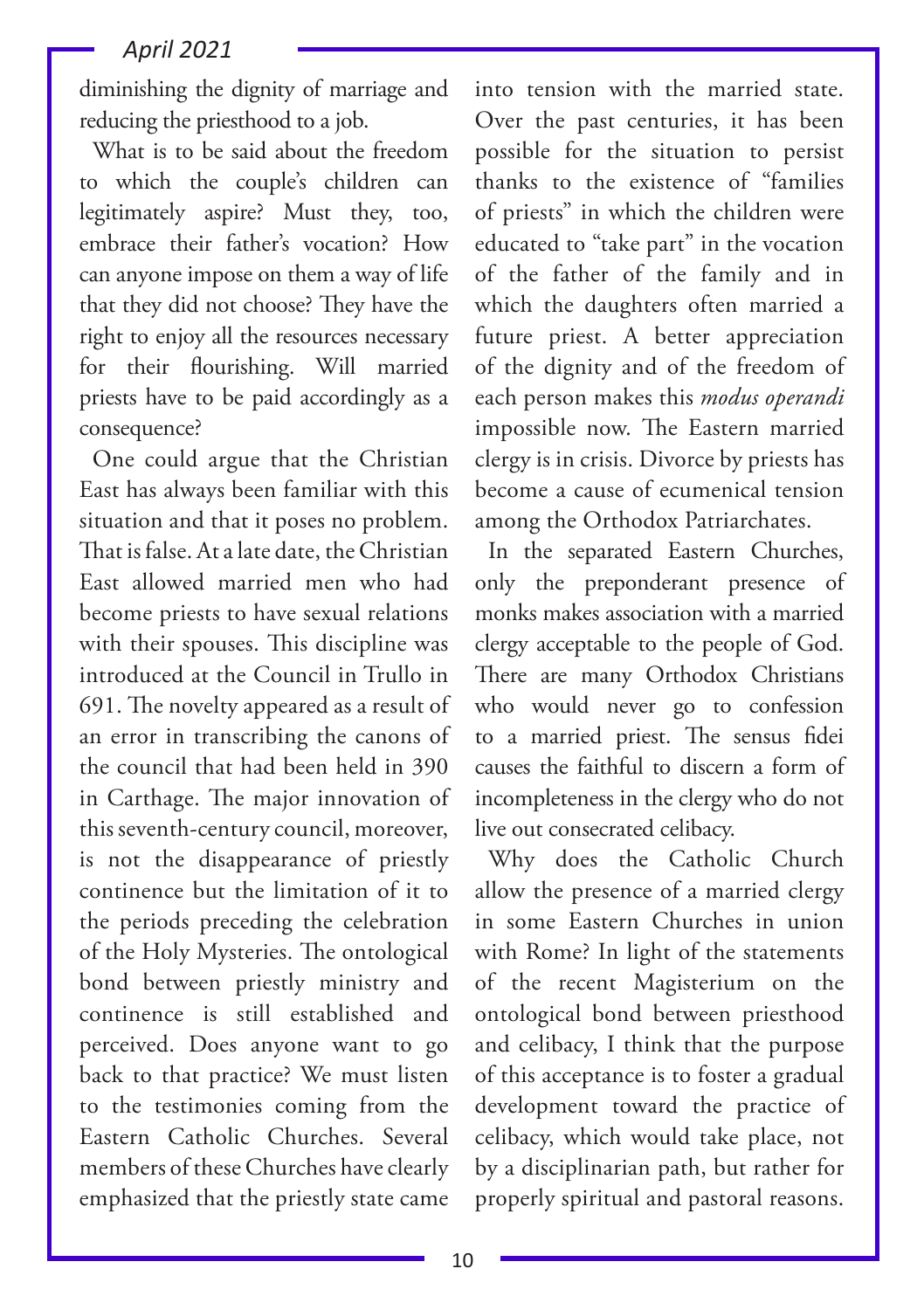

#### **Confusion in Understanding the Priesthood**

I would like to continue this study by emphasizing how the ordination of married men would cause confusion and obscure the work that the Church has accomplished in promoting a better understanding of the priesthood.

#### *What is an exception?*

Someone might point out to me that there are exceptions already and that married men have been ordained priests in the Latin Church while continuing to live *more uxorio* [as married couples] with their wives. Yes, these are exceptions in the sense that these cases result from an uncommon situation that must not be induced to recur. So it is when married Protestant pastors enter into full communion [with the Catholic Church]

and are to receive priestly ordination. An exception is by definition transitory, an incidental occurrence in the normal and natural state of affairs. That is not the case with a remote region that lacks priests. The shortage of them is not an exceptional state. This situation is common in all mission countries and even in the countries of the secularized West. By definition, a nascent Church lacks priests. The early Church found herself in this situation. We have seen that she did not renounce the principle of clerical continence. The ordination of married men, even if they were permanent deacons before, is not an exception but a rupture, a wound in the consistency of the priesthood. To speak of an exception would be a misuse of language or a lie.

The lack of priests could not justify such a rupture, because, once again, it is not an exceptional situation. Moreover, the ordination of married men in young Christian communities would prevent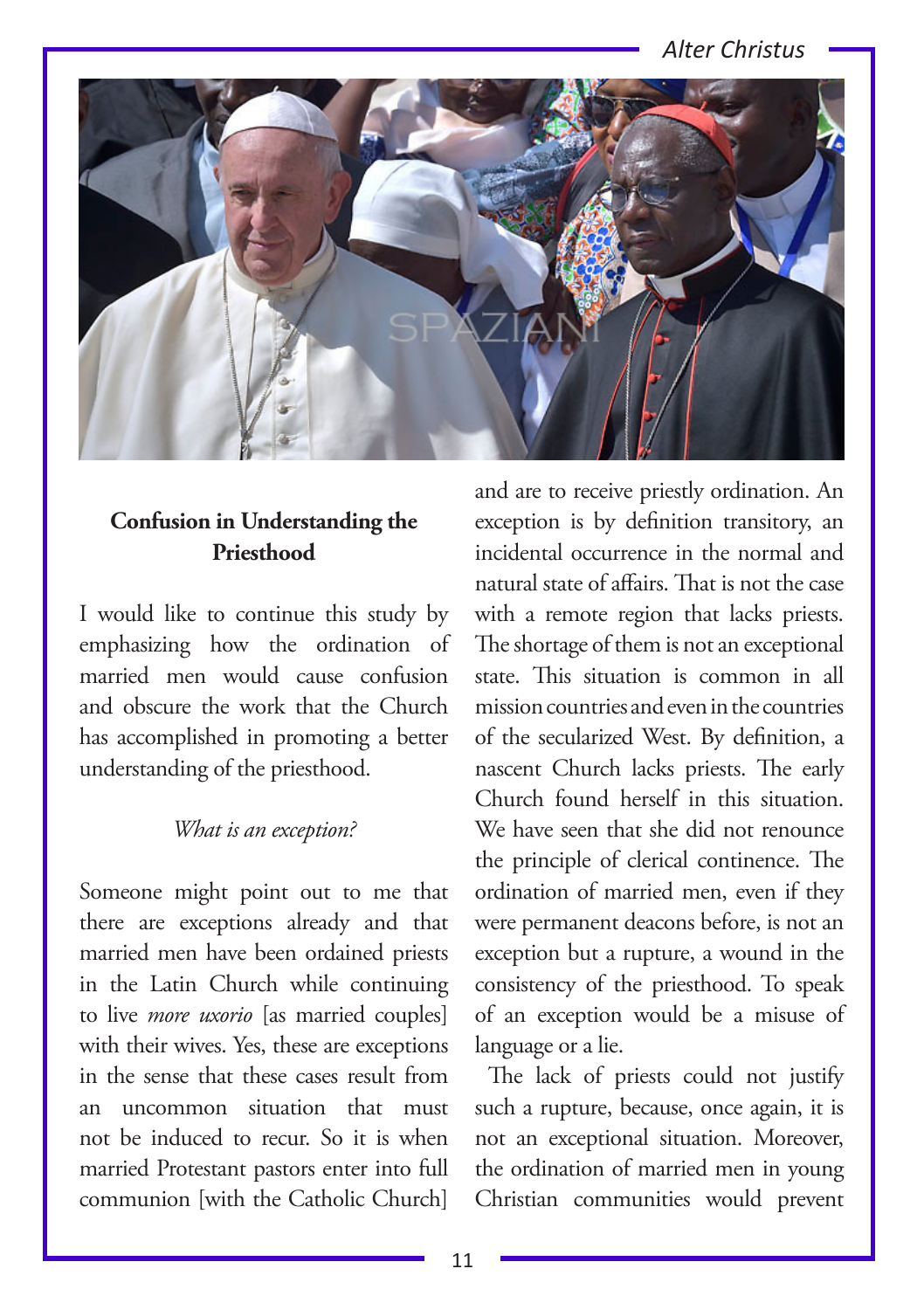them from giving rise to priestly vocations of celibate priests. The exception would become a permanent state detrimental to the correct understanding of the priesthood.

Besides, the statement that the ordination of married men would be a solution given the shortage of priests is an illusion. Saint Paul VI already remarked:

"We are not easily led to believe that the abolition of ecclesiastical celibacy would considerably increase the number of priestly vocations: the contemporary experience of those Churches and ecclesial communities which allow their ministers to marry seems to prove the contrary."

The number of priests would not be increased significantly. Instead, the correct understanding of

the priesthood and of the Church would be permanently confused as a result.

#### **Priestly Celibacy and Inculturation**

Consequently, I would like to express my deep indignation when I hear it said that the ordination of married men is a necessity since the peoples of Amazonia do not understand celibacy or that this reality will always be foreign to their culture. I see in this sort of argument

a contemptuous, neo-colonialist, and infantilizing mentality that shocks me. All the peoples of the world are capable of understanding the Eucharistic logic of priestly celibacy. Are these peoples supposedly devoid of the instinct of the faith? Is it reasonable to think that God's grace would be inaccessible to the peoples

> of Amazonia and that God would deprive them of the grace of priestly celibacy that the Church has guarded for centuries as a precious jewel? There is no culture that God's grace cannot reach and transform. When God enters into a culture, he does not leave it intact. He destabilizes and purifies it. He transforms and divinizes it. Why would there be in the most remote areas of Amazonia more difficulties in understanding priestly

celibacy? Let us not be afraid if celibacy goes against the local cultures. Jesus tells us: "*I have not come to bring peace, but a sword*" (Mt 10:33). The contact between the Gospel and a culture that is unacquainted with it is always disconcerting. The Jews and the Greeks of the first centuries were surprised, too, by celibacy for the Kingdom. It is a scandal for the world and will always remain so because it makes present the scandal of the Cross.

12

When God enters into a culture, he does not leave it intact. He destabilizes and purifies it. He transforms and divinizes it. Let us not be afraid if celibacy goes against the local cultures.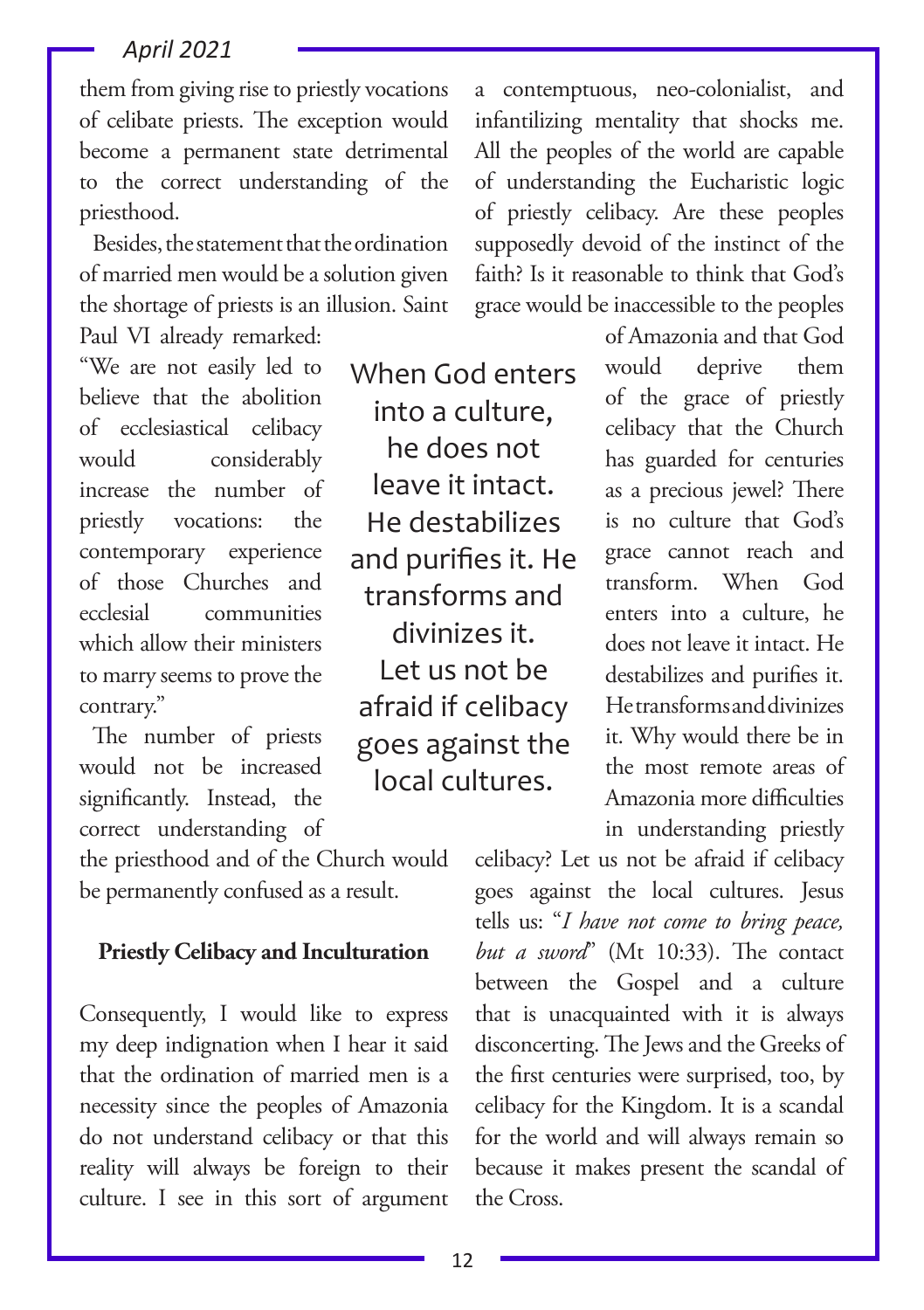Father Martin Lasarte says: "Is the lack of vocations to the priesthood and religious life in the Amazon a pastoral challenge or is it rather the consequence of theologicalpastoral options that have not given the expected results or only partial results? In my opinion, the proposal of the *viri probati* as a solution to evangelization is

an illusory, almost magical proposal that goes nowhere near to addressing the real underlying problem".

In every region of the world, Christian communities encounter trials and difficulties, but evidence shows that wherever there is a serious. authentic, and continual

evangelization activity, there is no lack of priestly vocations.

Along these lines, Pope Francis boldly affirms with lucidity and courage: "Many places are experiencing a dearth of vocations to the priesthood and consecrated life. This is often due to a lack of contagious apostolic fervor in communities which results in a cooling of enthusiasm and attractiveness. Wherever there is life, fervor and a desire to bring Christ to others, genuine vocations will arise. The fraternal life and fervor of the community can awaken in the young a desire to consecrate themselves completely to God and to the preaching of the Gospel. This is particularly true if such a living community prays insistently for vocations

"Wherever there is life, fervor and a desire to bring Christ to others, genuine vocations will arise" *(Pope Francis)*

and courageously proposes to its young people the path of special consecration."

The pope points out the basis for the problem: a lack of faith and of apostolic fervor. They have stopped proclaiming Christ. I am convinced that if we offer evangelization work to young people, the number of missionary vocations will rise.

> Alas, under the pretext of inculturation, wrongly understood, Catholics often are content to defend the rights of the indigenous peoples or to work to promote their economic development. This is not the heart of the mandate that Jesus gave us. He told us: "*Go*

*therefore and make disciples of all nations, baptizing them in the name of the Father and of the Son and of the Holy Spirit, teaching them to observe all that I have commanded you*" (Mt 28:19-20). Thus we take great care of the indigenous populations, but not enough to proclaim to them the heart of our faith. I am ashamed to admit it, but the Evangelical Protestants are sometimes more faithful to Christ than we are. We have become specialists in the fields of social, political, or economic activity. Nevertheless, as Benedict XVI reminded us, "The faithful expect only one thing from priests: that they be specialists in promoting the encounter between man and God."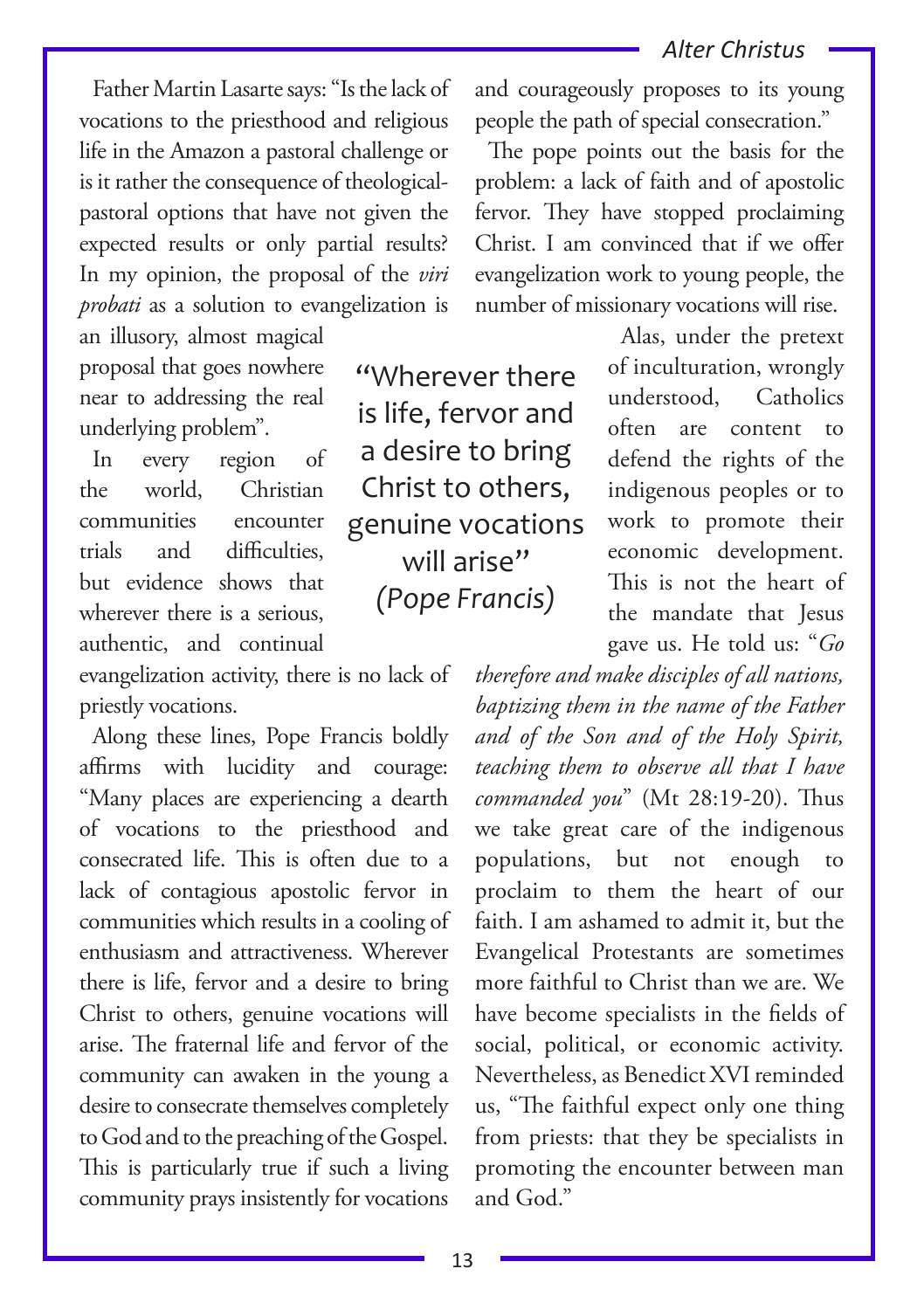Pope Francis very clearly explained this problem in his speech at the closing of the synod. He mentioned the necessary renewal of missionary zeal. He recalled very clearly that evangelization is the heart of the synodal reflection: what is at stake is the proclamation of salvation in Jesus Christ. And so,

in order to respond to his appeal, by priestly celibacy "we want to go ahead and make present this scandal of a faith that bases all existence on God." (Benedict XVI) In a new surge of evangelization, we

want to make present through celibacy what the world does not want to see: God alone suffices. He alone can save us and make us fully happy.

#### **Toward a Radically Evangelical Priesthood**

The priesthood is going through a crisis. Detestable scandals have disfigured its face and unsettled many priests throughout the world. Now within the Church, crises are always overcome by returning to the radical character of the Gospel, and not by adopting worldly criteria.

Celibacy is a scandal for the world. We are tempted to tone it down. On the contrary, Saint John Paul II maintained that it is necessary to rediscover that "the

Spirit, by consecrating the priest and configuring him to Jesus Christ, head and shepherd, creates a bond which, located in the priest's very being, demands to be assimilated and lived out in a personal, free and conscious way through an ever richer communion of life and love and an

We will not solve the crisis of the priesthood by weakening celibacy. On the contrary, I am convinced that the future of the priesthood lies in Gospel radicalism

ever broader and more radical sharing in the feelings and attitudes of Jesus Christ. In this bond between the Lord Jesus and the priest, an ontological and psychological bond, a sacramental and moral bond, is the foundation and

likewise the power for that 'life according to the Spirit' and that 'radicalism of the Gospel' to which every priest is called."

We will not solve the crisis of the priesthood by weakening celibacy. On the contrary, I am convinced that the future of the priesthood lies in Gospel radicalism. Priests must live out celibacy and a kind of poverty. They are called to it in a special way. Celibacy, poverty, and fraternity lived out in obedience by priests are not only means of personal sanctification; they become signs and instruments of a specifically priestly life: "The priest is called to live these evangelical counsels in accordance with those ways and, more specifically, those goals and that basic meaning which derive from and express his own priestly identity." (John Paul II)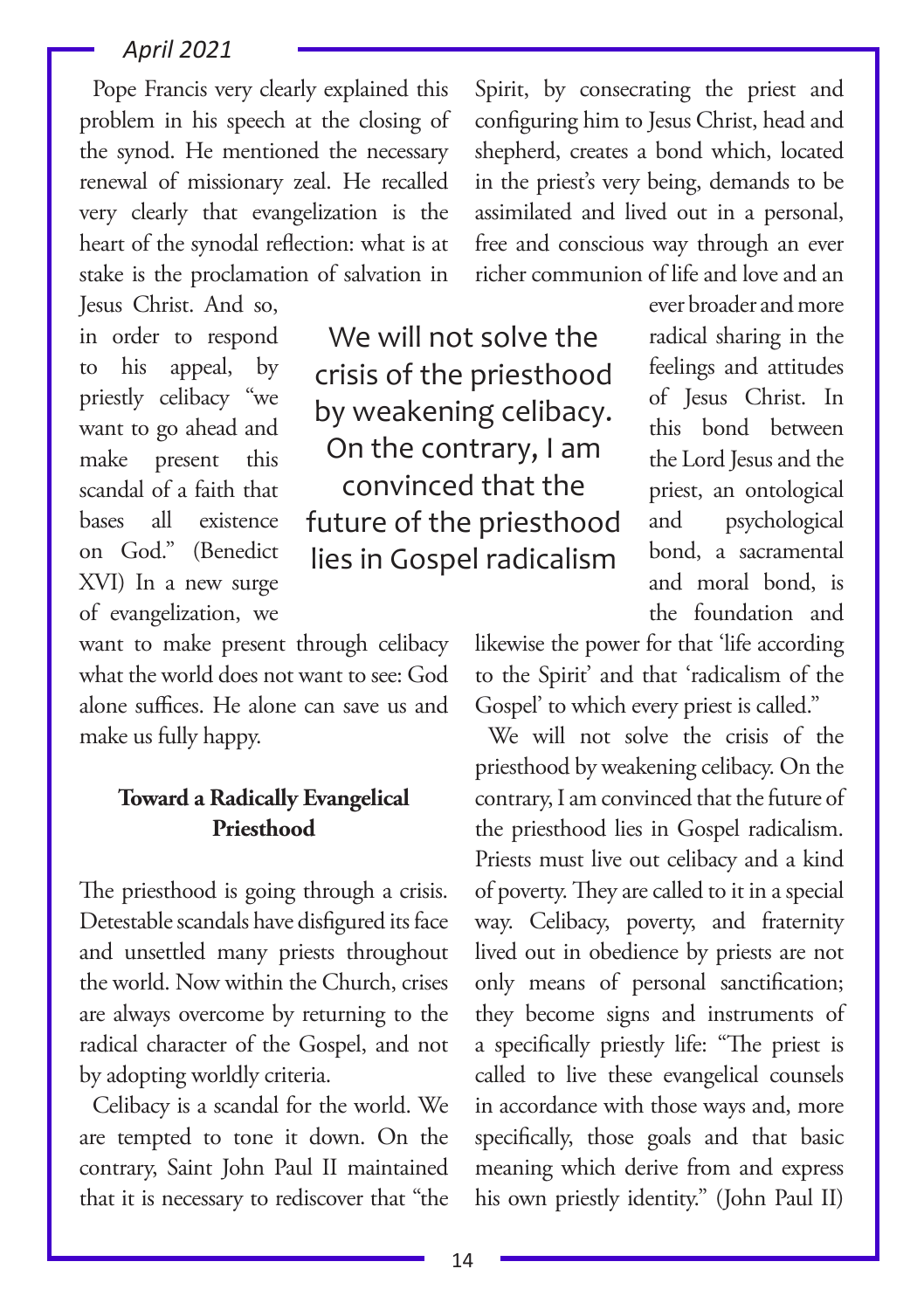The logic of disappropriation resulting from celibacy must go so far as obedience and the renunciation of property in poverty. Benedict XVI states this forcefully: "Without such

a forsaking on our part there is no priesthood. The call to follow Jesus is not possible without this sign of freedom and renunciation of any kind of compromise."

The full concept of priesthood includes a life led according to the evangelical counsels. I think that it is time for bishops to take concrete steps to propose this "fully priestly" life to their priests, a common

life in prayer, poverty, celibacy, and obedience. The more priests live the radical character of the Gospel, the more consistent their identity and their everyday life will be. There is a work of reform to undertake here, in other words, a return to the sources. I am not confusing priestly life and religious life. I solemnly declare that the priesthood is a state of life that involves an existence given and consecrated in truth.

A life led according to the world can produce in a priestly soul only a feeling of inconsistency, incompleteness, and being torn apart. "*No one can serve two masters*" (Mt 6:24).

"Without such a forsaking on our part there is no priesthood. The call to follow Jesus is not possible without this sign of freedom and renunciation of any kind of compromise." *(Pope Benedict XVI)*

Dear brother priests, allow me to address you directly. Sexual scandals erupt at a regular pace. They are broadcast far and wide by the social

> networks. They cover us with shame because they directly call into question our promise of celibacy in imitation of Christ. How can we bear the fact that some of our brothers could profane the sacred innocence of children? How could we hope for any missionary fruitfulness if such atrocities are committed in secret? Some of you are crushed by work. Others celebrate in

empty churches. I wish to remind all of you: the experience of the Cross reveals the truth of our life. In proclaiming God's truth, you get onto the Cross. Without you, humanity would be less great and less beautiful. You are the living rampart of the truth because you agreed to love it even to the Cross. You are not the defenders of an abstract or partisan truth. You have decided to suffer for love of Jesus Christ. All of you, hidden and forgotten priests, you whom society sometimes despises, you who are faithful to the promises of your ordination, you cause the powers of